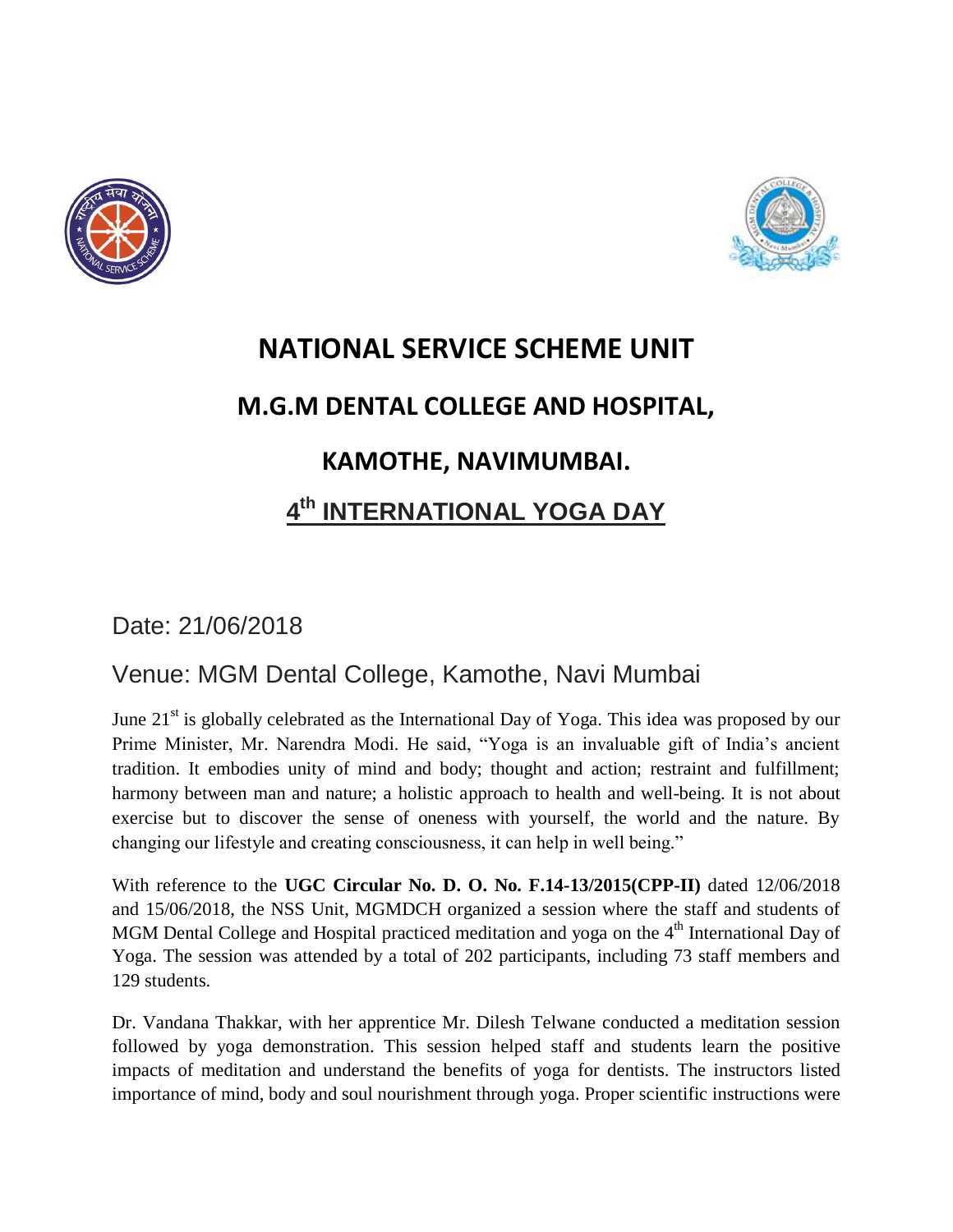given for all the yoga asanas and all the participants performed it as per instruction. Various asanas like Trikonasana, Parivartit trikinasana, Vrukshasana, Ardhachandrasana, Vakrasana, Marjarasana, Gaumukhsana, Bhujangasana, Shalbhasana, Dhanurasana, Setubandasana, Chaitanyasana, Suryanamaskar, Pranayama, Bhramari and Anulom vilom were performed and its uses were told to all. Yoga develops strength and balance as well as inner peace.

Our Administrative Officer - Lt. Cdr. Chhavi Rathi (R) enlightened us by a talk on Benefits of Yoga as well as shared her personal experiences with the audience.

This was followed by a session on Super Brain Yoga by Dr. Pankaj Mhatre. Super Brain Yoga is a scientifically validated method that will help you energize your brain and enhance its sharpness and clarity. It's a simple technique which proposes to increase intellectual capacity and sharpen both memory and concentration. He showed us how the Superbrain Yoga can provide the "energy fuel" that can keep our brain fit and functional, and how these can help counter the common mental effects of aging, memory loss, as well as dementia and Alzheimer's disease.

As part of the college event, the NSS Unit also conducted an essay competition and poster competition to enhance the benefits of yoga for dentists.

The session concluded by declaring Ms. Tanvi Malankar - Intern and Dr. Janaki Iyer – Staff, as the best yoga performers. The essay competition winners were declared as Ms. Sufiya Gawande, Ms. Sneha Purohit and Ms. Tanvi Malankar as first, second and third positions respectively. This particular program brought about enthusiasm amongst staff and students alike and many plan to pursue the yogic techniques for enhancing their mental and physical strength for better well being.



Introduction of Yoga Experts by Scientific Head of Students' Council – Prachi Gaikwad Head of Students' Council –Prachi Gaikwad.



Enthusiastic crowd performing the asanas.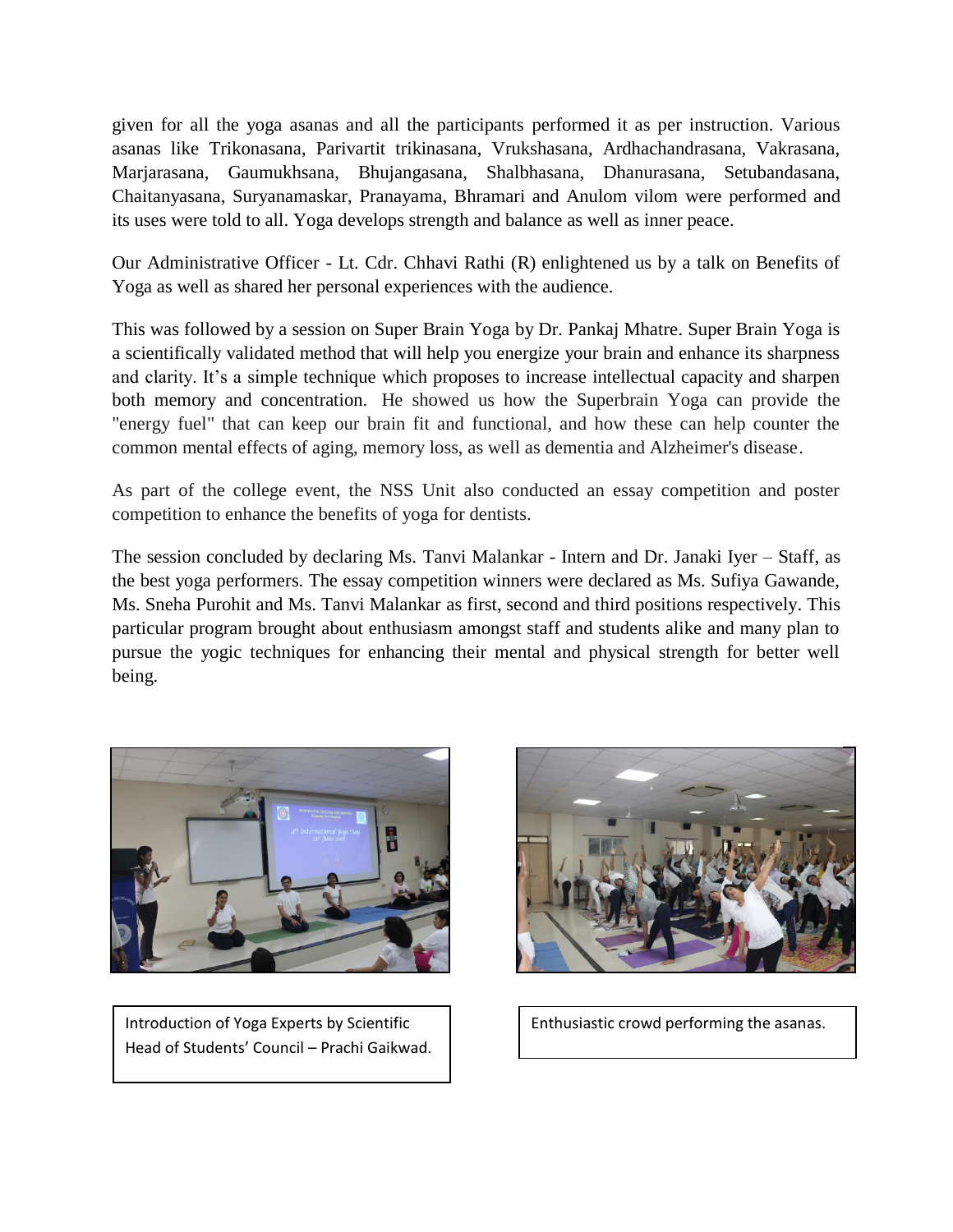

Staff and Students performing the asanas.  $\begin{vmatrix} 1 & 1 \\ 2 & 1 \end{vmatrix}$  Demonstration and Performance of different



yoga asanas.



Staff and Students performing the asanas.



Demonstration and Performance of different yoga asanas.



Yoga experts explaining the benefits of Yoga for Dentists.



Felicitation of Yoga Expert – Dr. Vandana Thakkar by Dean, Dr. Sabita M. Ram.